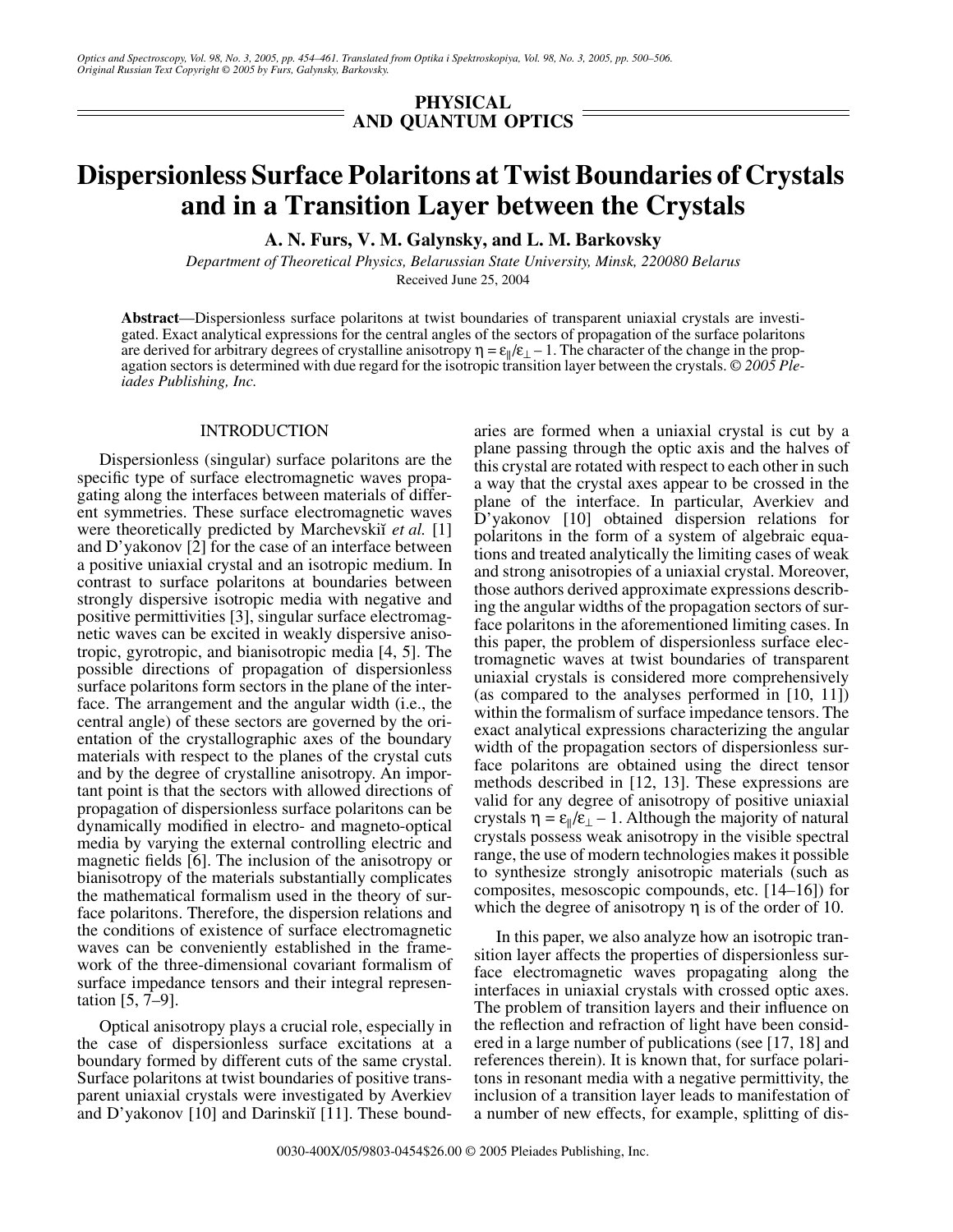persion curves [3]. However, the problem regarding the influence of a transition layer on the properties of dispersionless surface polaritons has not been adequately investigated. In this study, we will derive the dispersion relation for polaritons in an isotropic transition layer between crossed crystals and find its numerical solutions. It will be demonstrated that the presence of a transition layer between crystals brings about a change in the sector of possible propagation directions of surface electromagnetic waves and that, under certain conditions, no excitation of surface waves occurs in any one of the directions in the interface plane.

## SECTORS OF PROPAGATION OF DISPERSIONLESS SURFACE POLARITONS ALONG A TWIST BOUNDARY OF A UNIAXIAL CRYSTAL

Let us consider the propagation of surface electromagnetic waves along a planar interface formed by different cuts of the same nonmagnetic uniaxial crystal. It is assumed that, in this crystal, the **c** and **c**' optic axes lying on each side of the interface are parallel to it and make an angle  $\phi$  ( $0 \le \phi \le \pi/2$ ; see Fig. 1). The origin of the Cartesian coordinate system is located in the interface plane, and the *z* axis is chosen parallel to the unit vector **q** normal to this plane. In this case, the crystal is characterized by the following inverse permittivity tensors:

in the range  $z < 0$ ,

$$
\varepsilon^{-1} = a + (b - a)\mathbf{c} \otimes \mathbf{c}, \quad \mathbf{c}^2 = 1;
$$

in the range  $z > 0$ ,

$$
\varepsilon^{-1} = a + (b - a)\mathbf{c}' \otimes \mathbf{c}', \quad \mathbf{c'}^2 = 1.
$$

Here,  $a = 1/\varepsilon_{\perp}$  and  $b = 1/\varepsilon_{\parallel}$ .

The dependences of the magnetic and electric field vectors of the surface electromagnetic waves on the radius vector **r** at the observation point and on the time *t* in the half-space  $z < 0$  are described by the expressions

$$
\mathbf{H}(\mathbf{r},t) = \sum_{s=1}^{2} C_s \mathbf{H}_s^0 \exp[i k(\mathbf{b} + \eta_s \mathbf{q})\mathbf{r} - i\omega t],
$$
  

$$
\mathbf{E}(\mathbf{r},t) = \sum_{s=1}^{2} C_s \mathbf{E}_s^0 \exp[i k(\mathbf{b} + \eta_s \mathbf{q})\mathbf{r} - i\omega t],
$$

where  $\mathbf{H}_s^0$  and  $\mathbf{E}_s^0$  are the amplitudes of partial waves at the interface,  $C_s$  are the weighting factors,  $\eta_s$  are the complex damping coefficients ( $\text{Im}\eta_s < 0$ ), **b** is the unit vector specifying the direction of wave propagation along the interface, and *k* is the projection of the wave vector onto the direction of the unit vector **b**. In what follows, the quantities denoted by primes will refer to

OPTICS AND SPECTROSCOPY Vol. 98 No. 3 2005



**Fig. 1.** Arrangement of the optic axes in the interface plane. For explanation, see text.

the crystal in the half-space  $z > 0$ . Hence, the magnetic and electric field vectors  $\mathbf{H}'(\mathbf{r}, t)$  and  $\mathbf{E}'(\mathbf{r}, t)$  at  $z > 0$  are described by similar expressions, in which the quantities  $\mathbf{H}_s^0$ ,  $\mathbf{E}_s^0$ ,  $C_s$ ,  $\eta_s$ , and  $\mathbf{m}_s$  are replaced by the corresponding primed quantities and the condition for a decrease in the wave amplitude with an increase in the distance to the interface takes the form  $\text{Im} \eta_s$  > 0. The complex damping coefficients η*s* can be determined from the equation of normals  $|\mathbf{m}^{\times} \mathbf{c}^{-1}(\omega) \mathbf{m}^{\times} + 1| = 0$  after substituting the complex-valued refraction vector **m** [12, 13] in the form  $\mathbf{m}_s = ck(\mathbf{b} + \eta_s \mathbf{q})/\omega$  into this equation. In turn, the complex damping coefficients  $\eta_s^{\dagger}$  can be obtained from a similar equation involving the tensor ε'.

The boundary conditions for the tangential components of the electric and magnetic fields can be written in the form

$$
\mathbf{H}_{\tau}^{0} = \sum_{s=1}^{2} C_{s} \mathbf{H}_{s\tau}^{0} = \sum_{s=1}^{2} C_{s}^{3} \mathbf{H}_{s\tau}^{0} = \mathbf{H}_{\tau}^{0},
$$
\n
$$
[\mathbf{q} \mathbf{E}^{0}] = \sum_{s=1}^{2} C_{s} [\mathbf{q} \mathbf{E}_{s}^{0}] = \sum_{s=1}^{2} C_{s}^{1} [\mathbf{q} \mathbf{E}_{s}^{0}] = [\mathbf{q} \mathbf{E}^{0}].
$$
\n(1)

Now, we introduce the surface impedance tensors γ and  $\gamma'$ , which relate the tangential components of the electric and magnetic fields at the interface [19]:

$$
[\mathbf{q}\mathbf{E}^0] = \gamma \mathbf{H}_{\tau}^0, \quad [\mathbf{q}\mathbf{E}^{0} = \gamma \mathbf{H}_{\tau}^{0}.
$$
 (2)

By eliminating the vectors  $\mathbf{H}^{,0}_{\tau}$  , [ $\mathbf{q}\mathbf{E}^{0}$ ], and [ $\mathbf{q}\mathbf{E}^{,0}$ ] from expressions  $(1)$  and  $(2)$ , we obtain the equation

$$
(\gamma - \gamma')\mathbf{H}_{\tau}^{0} = 0. \tag{3}
$$

Equation (3) has nonzero solutions  $H_{\tau}^{0}$  when the trace of the tensor adjoined to the tensor  $\gamma - \gamma'$  is equal to zero [12, 13]; that is,

$$
(\overline{\gamma - \gamma'})_t = 0. \tag{4}
$$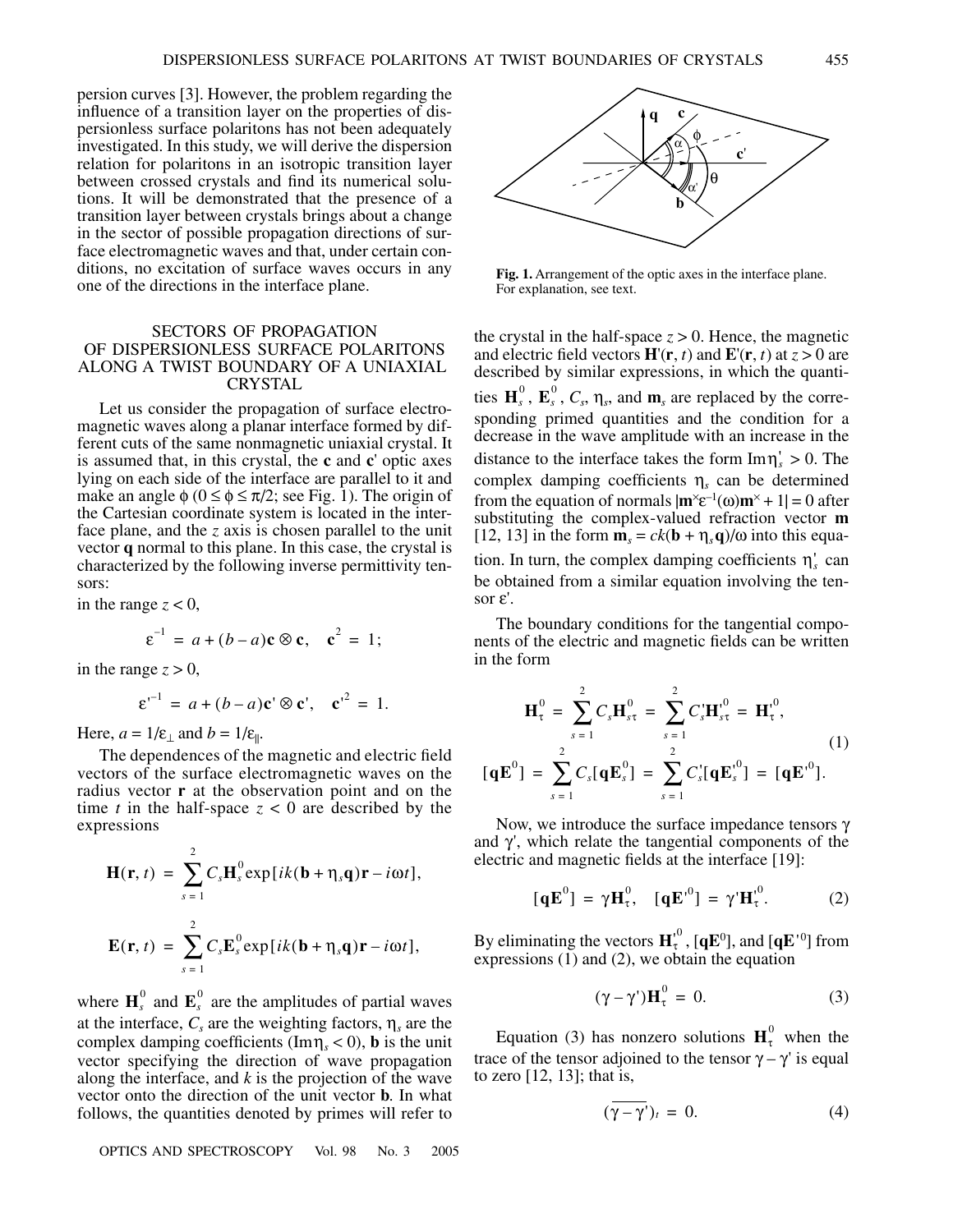Expression (4) is the dispersion relation for surface electromagnetic waves.

The form of the surface impedance tensors  $\gamma$  and  $\gamma'$ is determined both by the symmetry of the contacting crystals and by the mutual arrangement of the vectors **b**, **q**, and **a** = [**bq**] and the principal axes of the tensors  $\varepsilon(\omega)$  and  $\varepsilon'(\omega)$ . For optically uniaxial crystals under the condition  $\mathbf{qc} = \mathbf{qc'} = \mathbf{0}$ , the tensors  $\gamma$  and  $\gamma'$  have the following form [20]:

$$
\gamma = \frac{i}{\sqrt{a(d-v^2)} + \sqrt{b(a-v^2)}}
$$

$$
\times \left[ \mathbf{v} \left( d \sqrt{\frac{a-v^2}{d-v^2}} + \sqrt{ab} \right) \mathbf{b} \otimes \mathbf{b} \right]
$$

$$
+v(b-a)\sin\alpha\cos\alpha\sqrt{\frac{a-v^2}{d-v^2}}(\mathbf{b}\otimes\mathbf{a}+\mathbf{a}\otimes\mathbf{b})\qquad(5)
$$

$$
-\frac{1}{v}\left((a-v^2)\sqrt{ab}\right)
$$

$$
+ [ab - v2(a+b-d)] \sqrt{\frac{a - v2}{d - v2}} a \otimes a],
$$

$$
\gamma' = -\frac{i}{\sqrt{a(d' - v^2)} + \sqrt{b(a - v^2)}}
$$
  
\n
$$
\times \left[ \nu \left( d' \sqrt{\frac{a - v^2}{d' - v^2}} + \sqrt{ab} \right) \mathbf{b} \otimes \mathbf{b} \right]
$$
  
\n
$$
+ \nu (b - a) \sin \alpha' \cos \alpha' \sqrt{\frac{a - v^2}{d' - v^2}} (\mathbf{b} \otimes \mathbf{a} + \mathbf{a} \otimes \mathbf{b})
$$
 (6)  
\n
$$
- \frac{1}{\nu} \left( (a - v^2) \sqrt{ab} \right)
$$
  
\n
$$
+ [ab - v^2 (a + b - d')] \sqrt{\frac{a - v^2}{d' - v^2}} \mathbf{a} \otimes \mathbf{a} \right],
$$

where

$$
d = a\cos^2\alpha + b\sin^2\alpha, \quad d' = a\cos^2\alpha' + b\sin^2\alpha',
$$

 $\alpha$  is the angle between the vectors **b** and **c**,  $\alpha' = \alpha - \phi$ is the angle between the vectors **b** and **c**' in the interface plane (Fig. 1), and  $v = \omega/(ck)$  is the dimensionless frequency (the phase velocity of surface electromagnetic waves in terms of the velocity of light *c* in free space). By substituting expressions (5) and (6) into relation (4), we obtain the dispersion relation

$$
F(v) = 0,\t\t(7)
$$

$$
F(v) = -\sqrt{ab} \sqrt{\frac{a - v^2}{d - v^2}} - \sqrt{ab} \sqrt{\frac{a - v^2}{d' - v^2}} - \frac{1}{[\sqrt{a(d - v^2)} + \sqrt{b(a - v^2)}][\sqrt{a(d' - v^2)} + \sqrt{b(a - v^2)}]}
$$
  

$$
\times \left\{ \left( d \sqrt{\frac{a - v^2}{d - v^2}} + \sqrt{ab} \right) \left[ (a - v^2) \sqrt{ab} + [ab - v^2(a + b - d')] \sqrt{\frac{a - v^2}{d' - v^2}} \right] + \left( d' \sqrt{\frac{a - v^2}{d' - v^2}} + \sqrt{ab} \right) \left[ (a - v^2) \sqrt{ab} + [ab - v^2(a + b - d)] \sqrt{\frac{a - v^2}{d - v^2}} \right]
$$
  

$$
+ 2v^2(a - b)^2 \sqrt{\frac{a - v^2}{d - v^2}} \sqrt{\frac{a - v^2}{d' - v^2}} \sin \alpha \cos \alpha \sin \alpha \cos \alpha \cdot \right\}.
$$
  
(8)

For the specified parameters  $a, b, \phi$ , and  $\alpha$ , the solution  $v = v<sub>s</sub>$  of dispersion relation (7) describes the surface wave propagating along the vector **b** only in the case where the damping coefficients  $\eta_s$  and  $\eta'_s$  are complex quantities, i.e., where the energy of the electromagnetic field of the surface wave is localized in the vicinity of the interface in both crystals. This means that the dimensionless phase velocity of the surface wave should be less than the limiting value  $v_L$ ; i.e., it should satisfy the condition [8]

$$
0 \leq v_{\rm S} < v_{\rm L}.
$$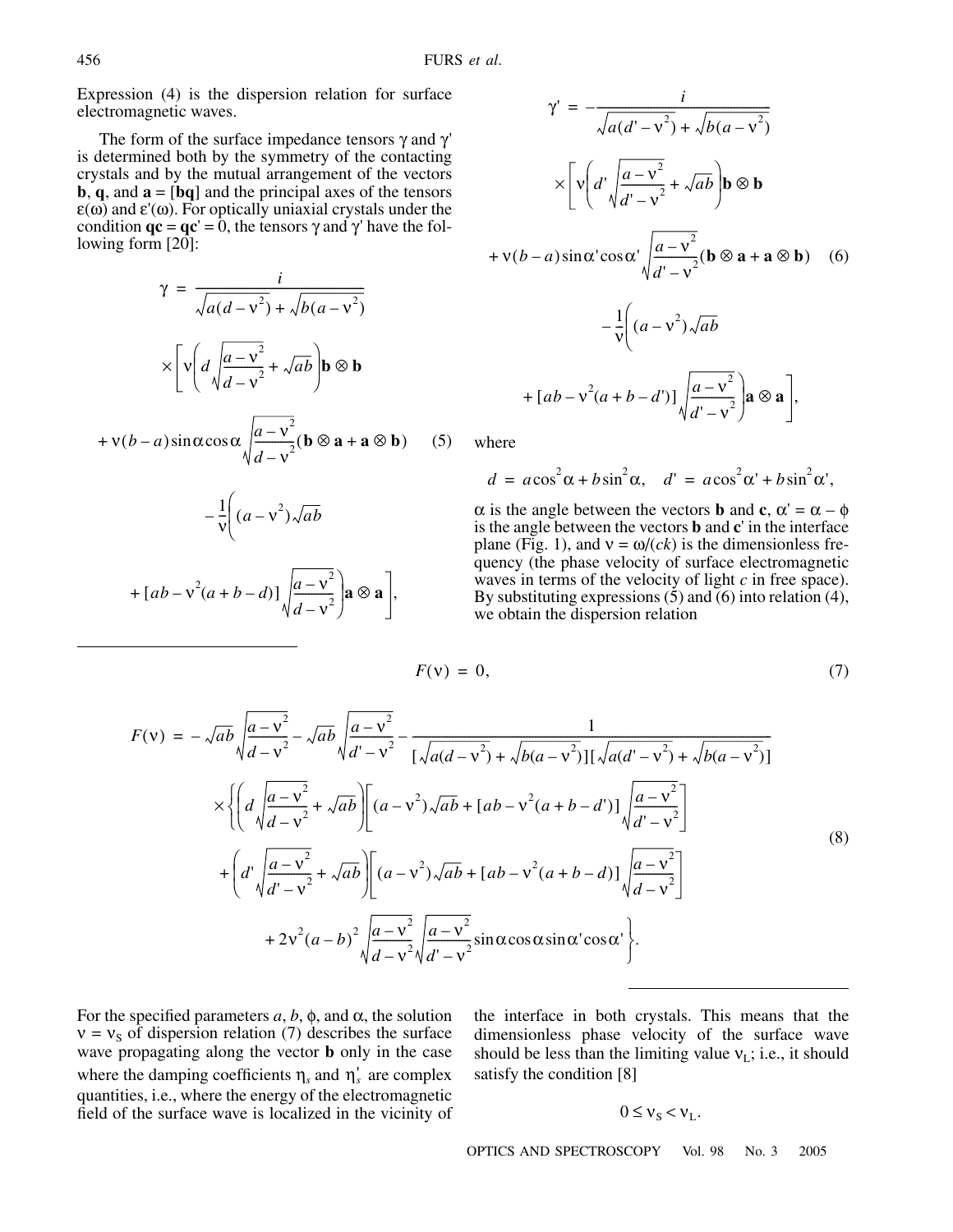In this case, we have  $v_L = \sqrt{a}$  for negative crystals (*a* < *b*) and  $v_L = \min(\sqrt{d}, \sqrt{d'})$  for positive crystals  $(a > b)$ . If dispersion relation (7) does not have solutions on the interval  $[0, v_L)$  (the sublight interval  $[8]$ ), the surface wave cannot propagate along the vector **b**.

It can be shown that the function  $F(y)$  defined by expression (8) is a monotonic function of the frequency. This function is negative at  $v = 0$  and equal to zero at  $v = v_L = \sqrt{a}$  for negative crystals. Consequently, surface excitations are impossible at the interface formed by different cuts of a negative crystal. Thus, hereinafter, we will consider waves at the interface of positive crystals  $(a > b)$ .

If a surface wave can propagate in the direction **b**, it can also propagate in the opposite direction –**b** because the function  $F(v)$  remains unchanged upon the replacements  $\alpha \longrightarrow \pi + \alpha$  and  $\alpha' \longrightarrow \pi + \alpha'$ . Moreover, this function is invariant with respect to the changes  $\alpha \rightarrow$  $-\alpha'$  and  $\alpha' \longrightarrow -\alpha$ . Therefore, the set of directions **b** in which the surface waves can propagate is reflectionsymmetric in the interface plane upon reflections with respect to the bisectrix of the angle formed by the vectors **c** and **c**' and upon reflections with respect to the perpendicular to this bisectrix. Consequently, it is sufficient to take into account only the directions **b** specified by the angles  $\alpha \in [\phi/2, \pi/2 + \phi/2]$ . In this case, we have  $d < d'$  and  $v_L = \sqrt{d}$ .

It should be noted that the function *F*(ν) entering into dispersion relation (7) is a complicated function of the frequency ν. Nonetheless, it is an easy matter to determine the region of existence of solutions to this dispersion relation. Since the function  $F(v)$  is monotonic and negative at  $v = 0$ , the region of existence of these solutions can be determined from the condition

$$
\lim_{\mathbf{v} \to \mathbf{v}_L = \sqrt{d}} F(\mathbf{v}) > 0. \tag{9}
$$

In the function  $F(v)$ , it is possible to separate the coefficient of the component that diverges as  $(d - v^2)^{-1/2}$ . By imposing the constraint that this coefficient must be positive, we obtain the inequality

$$
-2b\sqrt{ab}\sin\alpha\sqrt{\sin^2\alpha - \sin^2\alpha'}
$$

$$
-2ab(\sin^2\alpha - \sin^2\alpha')
$$

$$
+ d(a-b)(\sin^2\alpha - \sin^2\alpha')^2
$$

$$
+ d(a-b)(\sin\alpha\cos\alpha - \sin\alpha'\cos\alpha')^2 > 0.
$$

Then, it is convenient to introduce the angle  $\theta$  between the vector **b**, which specifies the direction of wave propagation along the interface, and the bisectrix of the angle made by the vectors **c** and **c**' (Fig. 1). As a result, we have the equalities  $\alpha = \theta + \phi/2$  and  $\alpha' = \theta - \phi/2$  and condition (9) takes the form

$$
A(x) > 0,\tag{10}
$$

OPTICS AND SPECTROSCOPY Vol. 98 No. 3 2005



**Fig. 2.** Sectors of the allowed propagation directions **b** of surface polaritons.

where

$$
A(x) = \eta \left( 1 + \eta \sin^2 \frac{\phi}{2} \right) \left( \sin \frac{\phi}{2} \cos \frac{\phi}{2} \right)^{3/2} x^2
$$

$$
- \sqrt{1 + \eta} \cos \frac{\phi}{2} x^{3/2}
$$

$$
- 2 \left( 1 + \eta \sin^2 \frac{\phi}{2} \right) \left( 1 + \eta \cos^2 \frac{\phi}{2} \right) \sqrt{\sin \frac{\phi}{2} \cos \frac{\phi}{2}} x
$$

$$
- \sqrt{1 + \eta} \sin \frac{\phi}{2} x^{1/2} + \eta \left( 1 + \eta \cos^2 \frac{\phi}{2} \right) \left( \sin \frac{\phi}{2} \cos \frac{\phi}{2} \right)^{3/2}.
$$

$$
(11)
$$

Here,  $x = \tan \theta$  and  $\eta = a/b - 1 = \varepsilon_{\parallel}(\omega)/\varepsilon_{\perp}(\omega) - 1$  is the degree of anisotropy of the uniaxial crystal. Therefore, condition (10) determines the angles θ corresponding to the directions **b** in which surface electromagnetic waves can propagate. In the interface plane, these directions form four sectors, namely,  $S_1$ ,  $S_2$ ,  $S_3$ , and  $S_4$ (Fig. 2). The positions of the sectors are characterized by the angles  $\theta_1 = \arctan x_1$  and  $\theta_2 = \arctan x_2$  ( $0 < \theta_1 <$  $\theta_2 < \pi/2$ ), where  $x_1$  and  $x_2$  are the positive roots of the equation  $A(x) = 0$ . It is evident that the angular width is equal to  $2\theta_1$  for the sectors  $S_1$  and  $S_3$  and  $\pi - 2\theta_2$  for the sectors  $S_2$  and  $S_4$ .

Figure 3 shows the dependences of the critical angles  $\theta_1$  and  $\theta_2$  on the degree of anisotropy  $\eta$  at constant angles  $\phi$  of crossing of the axes. As can be seen from Fig. 3, the higher the degree of anisotropy of the crystal, the larger the angular width of the sectors  $S_1, \ldots, S_k$ *S*4. This situation is typical of dispersionless surface electromagnetic waves at an interface of anisotropic materials.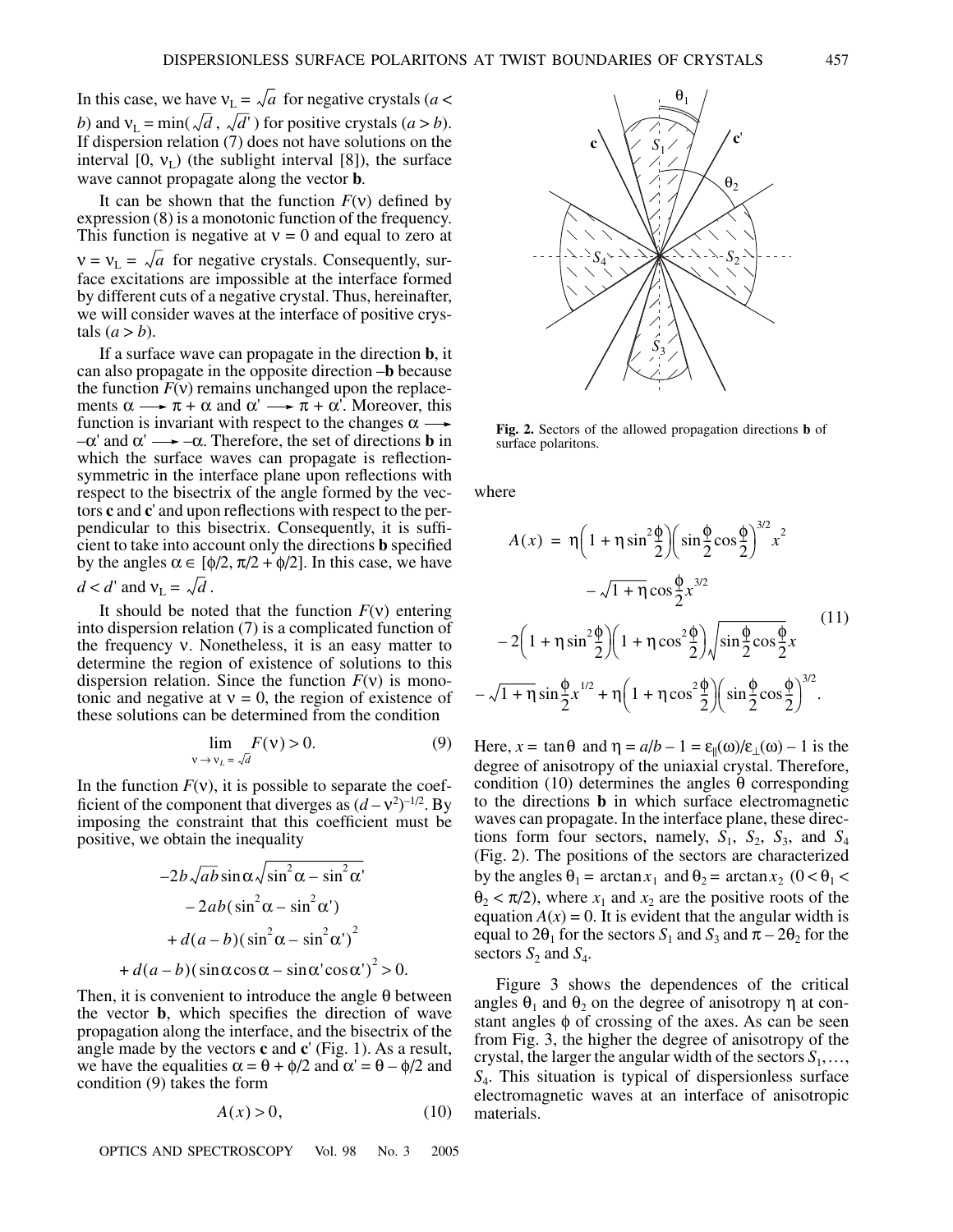

**Fig. 3.** Dependences of the critical angles  $\theta_1$  and  $\theta_2$  ( $\theta_2$ ) θ1) on the degree of anisotropy η for angles φ = (*1*, *2*) π/4 and  $(3, 4)$   $\pi/2$ .

For crystals with weak and strong anisotropies, simple approximate expressions for the critical angles  $\theta_1$ and  $\theta_2$  can be derived from the equation  $A(x) = 0$ . In particular, for a weakly anisotropic material ( $\eta \ll 1$ ), the critical angle  $\theta_1$  is small and, hence, we have  $x =$  $\tan \theta_1 \approx \theta_1$ . Then, we introduce the variable *y* in such a way that  $x = \eta^2 y$ . By retaining only the terms linear in the degree of anisotropy  $η$  in expression (11) for the quantity  $A(x)$ , we find that  $y = sin(\phi/2)cos^3(\phi/2)$ . As a result, the angle  $\theta_1$  can be determined from the approximate formula

$$
\theta_1 \approx \eta^2 \sin \frac{\phi}{2} \cos^3 \frac{\phi}{2}.
$$
 (12)

Similarly, the angle  $\theta_2$  can be obtained from the approximate expression

$$
\theta_2 \approx \frac{\pi}{2} - \eta^2 \sin^3 \frac{\phi}{2} \cos \frac{\phi}{2}.
$$
 (13)

The angular width of the sectors  $S_1, \ldots, S_4$  turns out to be proportional to  $\eta^2$ . For strongly anisotropic materials ( $\eta \ge 1$ ), we have

$$
\theta_{1,2} = \frac{\pi}{2} - \frac{\phi}{2} \pm \frac{1}{\sqrt{\eta}}.
$$
 (14)

It should be emphasized that approximate expressions  $(12)$ – $(14)$  were derived for the first time by Averkiev and D'yakonov [10].

If the direction **b** either coincides with the bisectrix of the angle formed by the vectors **c** and **c**' or is perpendicular to this bisectrix, the surface wave can propagate at any crossing angles  $\phi$  ( $0 < \phi \leq \pi/2$ ) and its polarization is linear [11]. Actually, in this case, we have  $\theta = n\pi/2$  $(n = 0, 1, 2, 3)$  and inequality (10) holds at any parameters *a* and *b* satisfying the condition  $a > b$ .

Now, we estimate the error in approximate expressions (12) and (13) and determine the range of their applicability. Without a loss in generality, the error can be estimated for the angle  $\theta_1$  under the assumption that the crossing angle  $\phi$  varies from 0 to  $\pi$ . It is also assumed that  $x_1 \approx \theta_1$  (defined by expression (12)) and that  $x_1$  and  $\tilde{x}$  are the approximate and exact solutions of the equation  $A(x) = 0$ , respectively. The function  $A(\tilde{x})$ can be expanded into a Taylor series in the vicinity of the point  $\hat{x} = x_1$ :

$$
A(\tilde{x}) = 0 = A(x_1) + \frac{dA}{dx}\bigg|_{x = x_1} (\tilde{x} - x_1) + \dots
$$

Then, the absolute  $(\Delta)$  and relative  $(\delta)$  errors in the calculation of the angle  $\theta_1$  from expression (12) can be written in the form

$$
\Delta = \tilde{x} - x_1 = -A(x_1) / \frac{dA}{dx} \Big|_{x = x_1},
$$
  

$$
\delta = \frac{\tilde{x} - x_1}{x_1} = -\frac{1}{x_1} A(x_1) / \frac{dA}{dx} \Big|_{x = x_1}.
$$

Taking into account expression (11), we obtain

$$
A(x_1) = -\eta^2 \left( \sin \frac{\phi}{2} \cos \frac{\phi}{2} \right)^{3/2} \left( \frac{1}{2} + \cos^2 \frac{\phi}{2} \right) + O(\eta^3),
$$

$$
\frac{dA}{dx}\Big|_{x = x_1} = -\frac{\sqrt{\sin \phi/2}}{2\eta \cos^{3/2} \phi} + O(1).
$$

As a result, the relative error appears to be proportional to the degree of anisotropy η, that is,

$$
\delta = -\eta (1 + 2\cos^2 \phi/2),
$$

and reaches the maximum absolute value  $-3\eta$  at the crossing angle  $\phi = 0$ . If the magnitude  $|\delta|$  is limited by 0.1, we can make the inference that the approximate expressions (12) and (13) can be used for degrees of anisotropy in the range  $0 \le \eta < 0.03$ , whereas the critical angles  $\theta_1$  and  $\theta_2$  and the angular widths of the sectors  $S_1, \ldots, S_4$  at larger values of η should be calculated from exact expressions (10) and (11).

## DISPERSIONLESS POLARITONS IN AN ISOTROPIC TRANSITION LAYER BETWEEN CROSSED UNIAXIAL CRYSTALS

The dispersion relation given by formula (7) was derived under the assumption that the cuts of the uniaxial crystal form a sharp boundary. In actual fact, the dielectric properties of the surface region of the crystal differ from those of the crystal regions located at a considerable distance from the interface. This difference brings about the formation of a transition layer in the vicinity of the interface. The existence of the transition

OPTICS AND SPECTROSCOPY Vol. 98 No. 3 2005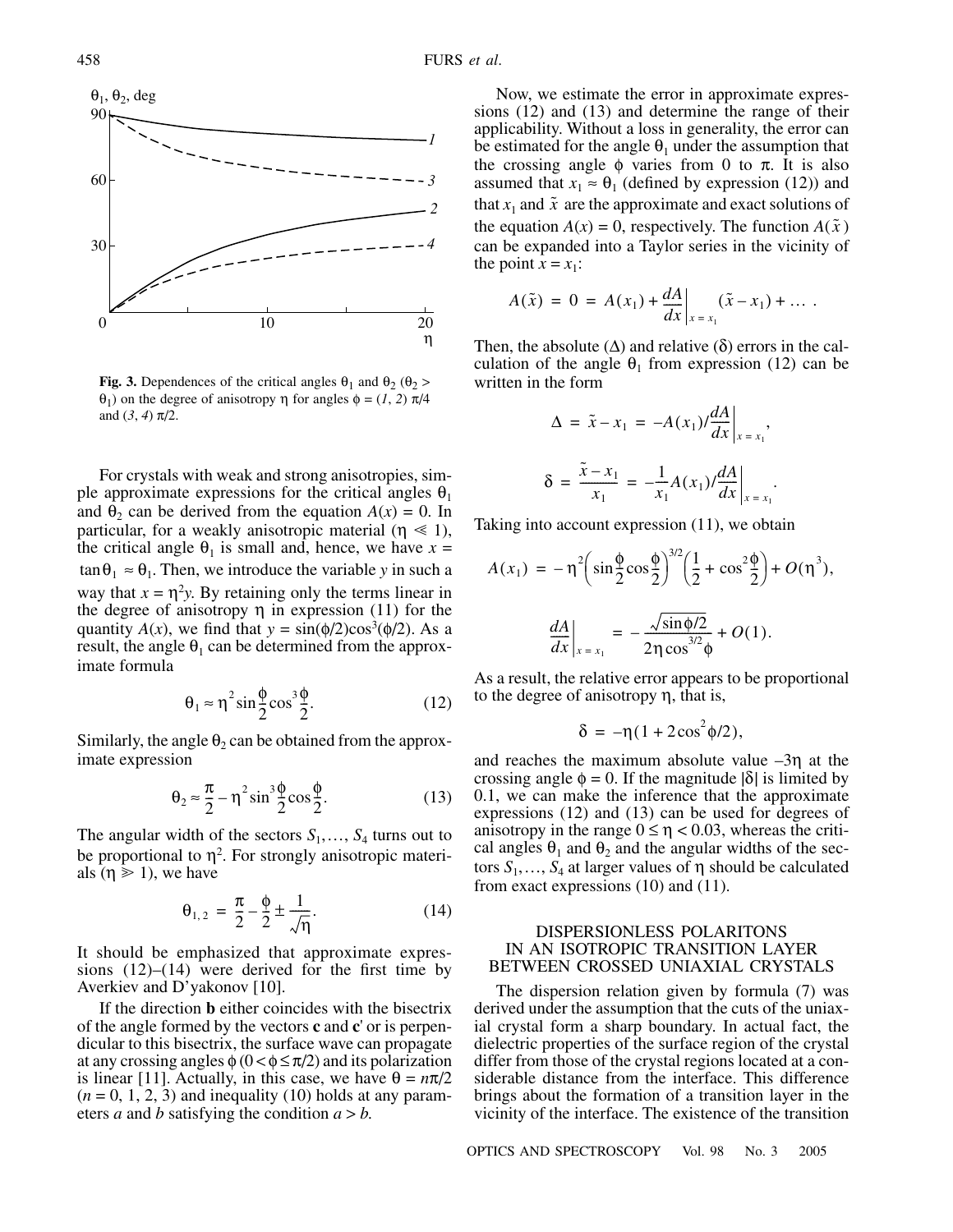layer between the crystals leads to a change in the surface excitation spectrum. This provides additional information on the physical properties of surface regions in the crystals [3].

Let us analyze how a transition layer affects the properties of dispersionless surface polaritons at twist boundaries of positive uniaxial crystals. It is assumed that the transition layer of thickness *l* is isotropic, has a permittivity  $\varepsilon_s$ , and occupies the region  $0 < z < l$ . The uniaxial crystals with unit vectors **c** and **c**' of the optic axes aligned parallel to the interfaces are located in the regions  $z < 0$  and  $z > l$ , respectively.

In order to derive the dispersion relation, we will use the expression relating the tangential components of the magnetic and electric fields at the interfaces  $z = 0$  and  $z = l$  through the characteristic matrix (propagator)  $\mathbb P$  of the layer; that is,

$$
\begin{pmatrix} \mathbf{H}_{\tau}^{0} \\ \left[\mathbf{q}\mathbf{E}^{0}\right] \end{pmatrix} = \mathbb{P} \begin{pmatrix} \mathbf{H}_{\tau}^{0} \\ \left[\mathbf{q}\mathbf{E}^{0}\right] \end{pmatrix}, \quad \mathbb{P} = \begin{pmatrix} P_{11} & P_{12} \\ P_{21} & P_{22} \end{pmatrix}. \quad (15)
$$

The elements  $P_{11}$ ,  $P_{12}$ ,  $P_{21}$ , and  $P_{22}$  of the 6  $\times$  6 matrix  $\mathbb P$  are the planar tensors in the three-dimensional space. For an isotropic transition layer, these matrix elements can be written in the form [20]

$$
P_{11} = P_{22} = \cosh\left(\frac{2\pi L}{v}\sqrt{1 - v^2 \epsilon_s}\right)I,
$$
\n
$$
P_{12} = i\sinh\left(\frac{2\pi L}{v}\sqrt{1 - v^2 \epsilon_s}\right)
$$
\n
$$
\times \left(\frac{\epsilon_s v}{\sqrt{1 - v^2 \epsilon_s}} \mathbf{a} \otimes \mathbf{a} - \frac{\sqrt{1 - v^2 \epsilon_s}}{v} \mathbf{b} \otimes \mathbf{b}\right), \qquad (16)
$$

$$
P_{21} = i \sinh\left(\frac{2\pi L}{v}\sqrt{1 - v^2 \varepsilon_s}\right)
$$

$$
\times \left(-\frac{\sqrt{1 - v^2 \varepsilon_s}}{\varepsilon_s v} \mathbf{a} \otimes \mathbf{a} + \frac{v}{\sqrt{1 - v^2 \varepsilon_s}} \mathbf{b} \otimes \mathbf{b}\right),
$$

where  $L = l/\lambda = vkl/2\pi$  is the layer thickness in terms of wavelengths in free space and  $I = 1 - \mathbf{q} \otimes \mathbf{q} = \mathbf{b} \otimes \mathbf{b} + \mathbf{b} \otimes \mathbf{b}$ **a** ⊗ **a** is the projective operator on the interface plane. By multiplying both sides of equality (15) from the left by the  $3 \times 6$  matrix  $(\gamma - I)$  and taking into account the second formula (2) for the primed quantities, we derive the following relation between the tangential components of the electric and magnetic fields at the interface  $z = 0$ :

$$
[\mathbf{q}\mathbf{E}^0] = (\gamma' P_{12} - P_{22})^-(P_{21} - \gamma' P_{11})\mathbf{H}_\tau^0, \qquad (17)
$$

where the sign – indicates the tensor pseudoinversion (the inversion in the two-dimensional space that is

OPTICS AND SPECTROSCOPY Vol. 98 No. 3 2005

orthogonal to the vector **q**). In expression (17), the tensor coefficient

$$
\gamma_{\rm eff} = (\gamma' P_{12} - P_{22})^-(P_{21} - \gamma' P_{11}) \tag{18}
$$

is the effective tensor of the surface impedances of the crystal at  $z > l$  and the transition layer. Taking into account expression (17) and the first formula (2), we obtain the following dispersion relation for surface electromagnetic waves localized at the interface  $z = 0$ :

$$
(\gamma_{\rm eff} - \gamma)_t = 0. \tag{19}
$$

In dispersion relation (19), as compared to dispersion relation (4), the surface impedance tensor  $γ'$  is replaced by the effective tensor  $\gamma_{\text{eff}}$ . The dispersion relation in the explicit form can be obtained by substituting expressions (18), (16), (5), and (6) into formula (19); however, it has a cumbersome form and is not presented here to save space.

In the limiting case  $L = 0$  (i.e., the transition layer is absent), the matrix  $\mathbb{P}$  has the elements  $P_{11} = P_{22} = I$  and  $P_{12} = P_{21} = 0$ , the surface impedance tensors  $\gamma_{\text{eff}}$  and  $\gamma'$ coincide with each other, and dispersion relation (18) is transformed into dispersion relation (4).

It can be demonstrated that, in the limiting case  $L \longrightarrow \infty$ , the effective tensor  $\gamma_{\text{eff}}$  becomes equal to the surface impedance tensor of the isotropic medium with the permittivity  $\varepsilon$ ; that is,

$$
\gamma_{s} = -\frac{i\nu}{\sqrt{1-\epsilon_{s}v^{2}}} \mathbf{b} \otimes \mathbf{b} + \frac{i\sqrt{1-\epsilon_{s}v^{2}}}{\epsilon_{s}v} \mathbf{a} \otimes \mathbf{a}.
$$

This means that, when analyzing the excitations of surface waves at the interface  $z = 0$ , we can ignore the fields at the other interface. Therefore, we change over to the problem of the propagation of dispersionless surface electromagnetic waves along an interface between a uniaxial crystal and an isotropic medium. This problem was considered by D'yakonov [2] (see also [8, 9]). In this case, the necessary condition of existence of surface waves can be written in the form [2]

$$
\varepsilon_{\parallel} > \varepsilon_{\rm s} > \varepsilon_{\perp} \tag{20}
$$

and the allowed directions of propagation of surface waves are determined by the angles  $\alpha$  lying in the intervals ( $\alpha_{\min}$ ,  $\alpha_{\max}$ ), ( $\pi - \alpha_{\max}$ ,  $\pi - \alpha_{\min}$ ), ( $\pi + \alpha_{\min}$ ,  $\pi +$  $\alpha_{\text{max}}$ ), and  $(2\pi - \alpha_{\text{max}}, 2\pi - \alpha_{\text{min}})$ . Here, the angles  $\alpha_{\text{min}}$ and  $\alpha_{\text{max}}$  are given by the expressions

$$
\sin^2 \alpha_{\min} = \frac{\xi}{2} \{ 1 - \eta \xi + \left[ (1 - \eta \xi)^2 + 4 \eta \right]^{1/2} \},\
$$

$$
\sin^2 \alpha_{\max} = \frac{(1 + \eta)^3 \xi}{(1 + \eta)^2 (1 + \eta \xi) - \eta^2 (1 - \xi)^2},\
$$

and  $\xi = (\varepsilon_s - \varepsilon_{\perp})/(\varepsilon_{\parallel} - \varepsilon_{\perp})$ . The sectors in the interface plane corresponding to these intervals are designated as  $Q_1$ ,  $Q_2$ ,  $Q_3$ , and  $Q_4$ , respectively.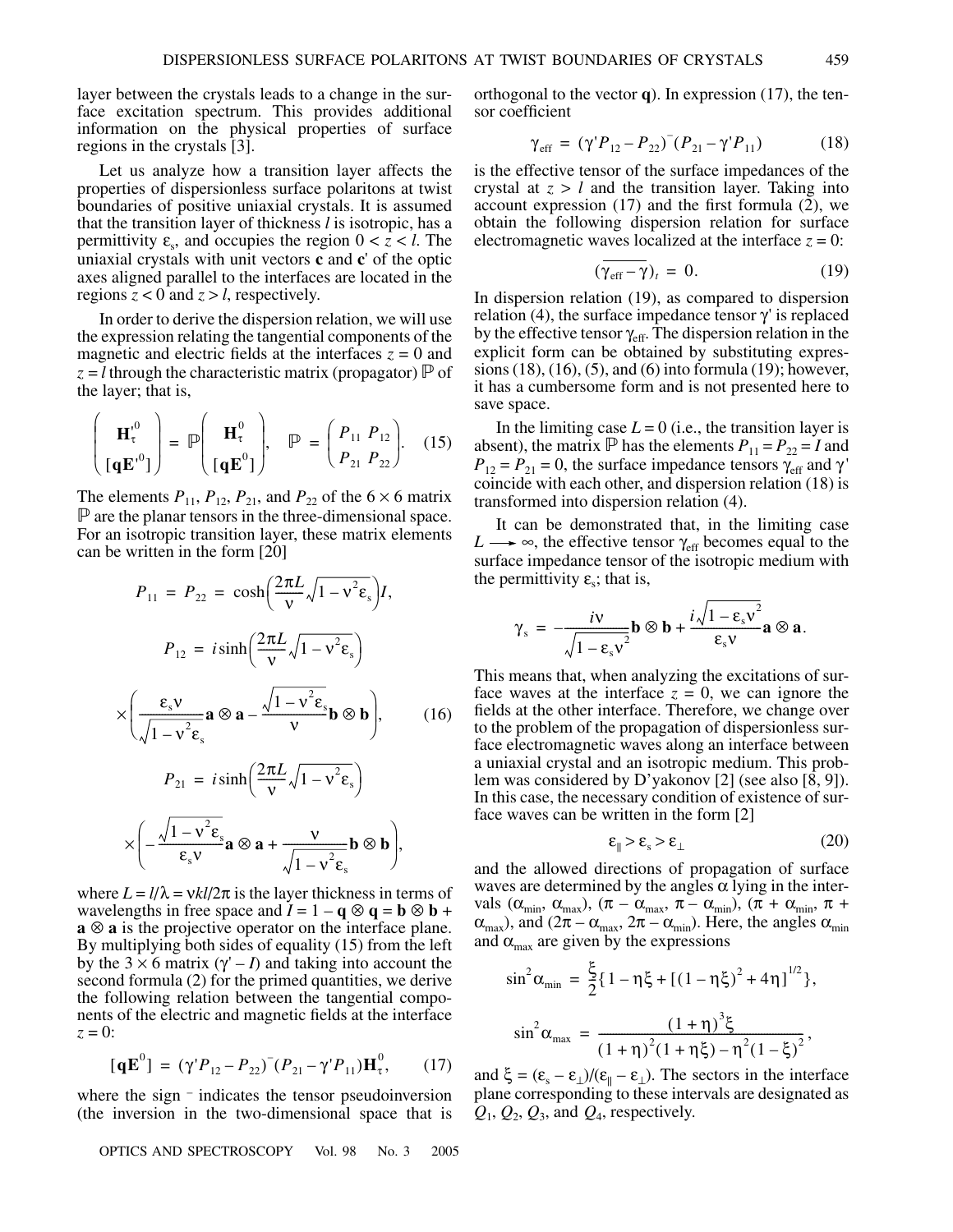

**Fig. 4.** Solutions of dispersion relation (20) for the nonoverlapping sectors  $S_1$  ( $S_2$ ) and  $Q_1$  ( $a = 0.8$ ,  $b = 0.2$ ,  $a' = 0.71$ ) for layer thicknesses *L* = (*1*) 0, (*2*) 0.05, (*3*) 0.10, (*4*) 0.15, and (*5*) 14.00.

It is evident that a continuous change in the layer thickness *L* from zero to infinity should be accompanied by the transformation of the sectors  $S_1, \ldots, S_4$ (Fig. 2) into the sectors  $Q_1, \ldots, Q_4$ . We found the numerical solutions to dispersion relation (19) for different layer thicknesses *L* and established the qualitative character of this transformation. By assuming that condition (20) is satisfied, we considered the following situations: (1) the sectors  $S_1$  (or  $S_2$ ) and  $Q_1$  do not overlap for the specified orientation of the **c** and **c**' axes of the crystals, (2) the sector  $Q_1$  lies inside the sector  $S_1$  (or  $S_2$ ), and (3) the sectors  $Q_1$  and  $S_1$  (or  $S_2$ ) partially overlap.

In the first case, an increase in the layer thickness *L* leads to a decrease in the angular width of the sectors  $S_1, \ldots, S_4$  and, at a layer thickness  $L_1$ , these sectors disappear altogether. In the layer thickness interval  $(L_1,$  $L<sub>2</sub>$ ), the dispersion relation has no solutions and surface excitations are impossible (Fig. 4). With a further increase in the layer thickness  $L (L > L<sub>2</sub>)$ , the sectors of directions in which surface waves can propagate again appear in the interface plane. The angular width of these sectors increases, and, in the limit  $L \rightarrow \infty$ , they transform into the sectors  $Q_1, \ldots, Q_4$ . It should be noted that, at a layer thickness  $L > L_2$ , the electromagnetic field amplitude on each side of the interface  $z = 0$ decreases exponentially with an increase in |*z*| but the wave in the uniaxial crystal  $(z > l)$  is a body wave.

In the second case, the dispersion relation has solutions at any thicknesses *L* of the isotropic transition layer. For example, the angle  $\phi$  of crossing of the axes can be chosen in such a way as to satisfy the equality

$$
\Phi = \alpha_{\min} + \alpha_{\max}.
$$

Then, the midline of the sector  $Q_1$  coincides with the bisectrix of the angle formed by the **c** and **c**' optic axes. As the layer thickness *L* increases, the angular width of the sectors of allowed propagation directions initially decreases and then increases. As a result, the sectors *S*1,…, *S*4 continuously transform into the sectors *Q*1,…, *Q*4.

In the third case, the transformation of the sectors  $S_1, \ldots, S_4$  into the sectors  $Q_1, \ldots, Q_4$  occurs in a manner similar to that observed either in the first case or in the second case depending on the degree of overlapping of the sectors.

Finally, the permittivity  $\varepsilon$  of the transition layer can be chosen in such a way that condition (20) will not be satisfied. In this case, an increase in the layer thickness *L* results in a decrease in the angular width of the sectors  $S_1, \ldots, S_4$  and the dispersion relation has no solutions for layer thicknesses exceeding a limiting value.

### **CONCLUSIONS**

Thus, the above analysis of dispersion relation (7) for surface polaritons propagating along a sharp interface formed by different cuts of the same positive uniaxial crystal has demonstrated that the possible directions of propagation of the dispersionless surface polaritons lie in sectors whose midlines coincide either with the bisectrix of the angle between the **c** and **c**' optic axes or with the perpendicular to this bisectrix. Exact analytical expressions for the angular widths of these sectors are derived for arbitrary degrees of crystalline anisotropy  $\eta = \varepsilon_{\parallel}/\varepsilon_{\perp} - 1$ . For weakly and strongly anisotropic crystals, these expressions coincide with the approximate formulas obtained earlier in [10].

A dispersion relation is derived for surface electromagnetic waves propagating in a "uniaxial crystal–isotropic transition layer–uniaxial crystal" structure in which the optic axes of the crystals lie in the interface planes. Numerical solutions to this dispersion relation are obtained. It has been established that, if the sectors  $S_1, \ldots, S_4$  do not overlap with the sectors  $Q_1, \ldots, Q_4$ , no excitation of surface polaritons occurs in any one of the directions in the interface planes in structures with transition layers whose thicknesses are of the order of several wavelengths.

#### REFERENCES

- 1. F. N. Marchevskiı̆, V. L. Strizhevskiı̆, and S. V. Strizhevskiĭ, Fiz. Tverd. Tela (Leningrad) **26**, 1501 (1984) [Sov. Phys. Solid State **26**, 911 (1984)].
- 2. M. I. D'yakonov, Zh. Éksp. Teor. Fiz. **94** (4), 119 (1988) [Sov. Phys. JETP **67**, 714 (1988)].
- 3. *Surface Polaritons: Electromagnetic Waves at Surfaces and Interfaces*, Ed. by V. M. Agranovich and D. L. Mills (North-Holland, Amsterdam, 1982; Nauka, Moscow, 1985).
- 4. A. N. Furs and L. M. Barkovsky, in *Proceedings of the 2nd International Conference of Young Scientists and Specialists "Optics-2001"* (St. Petersburg, 2001), p. 33.
- 5. V. M. Galynsky, A. N. Furs, and L. M. Barkovsky, J. Phys. A **37**, 5083 (2004).